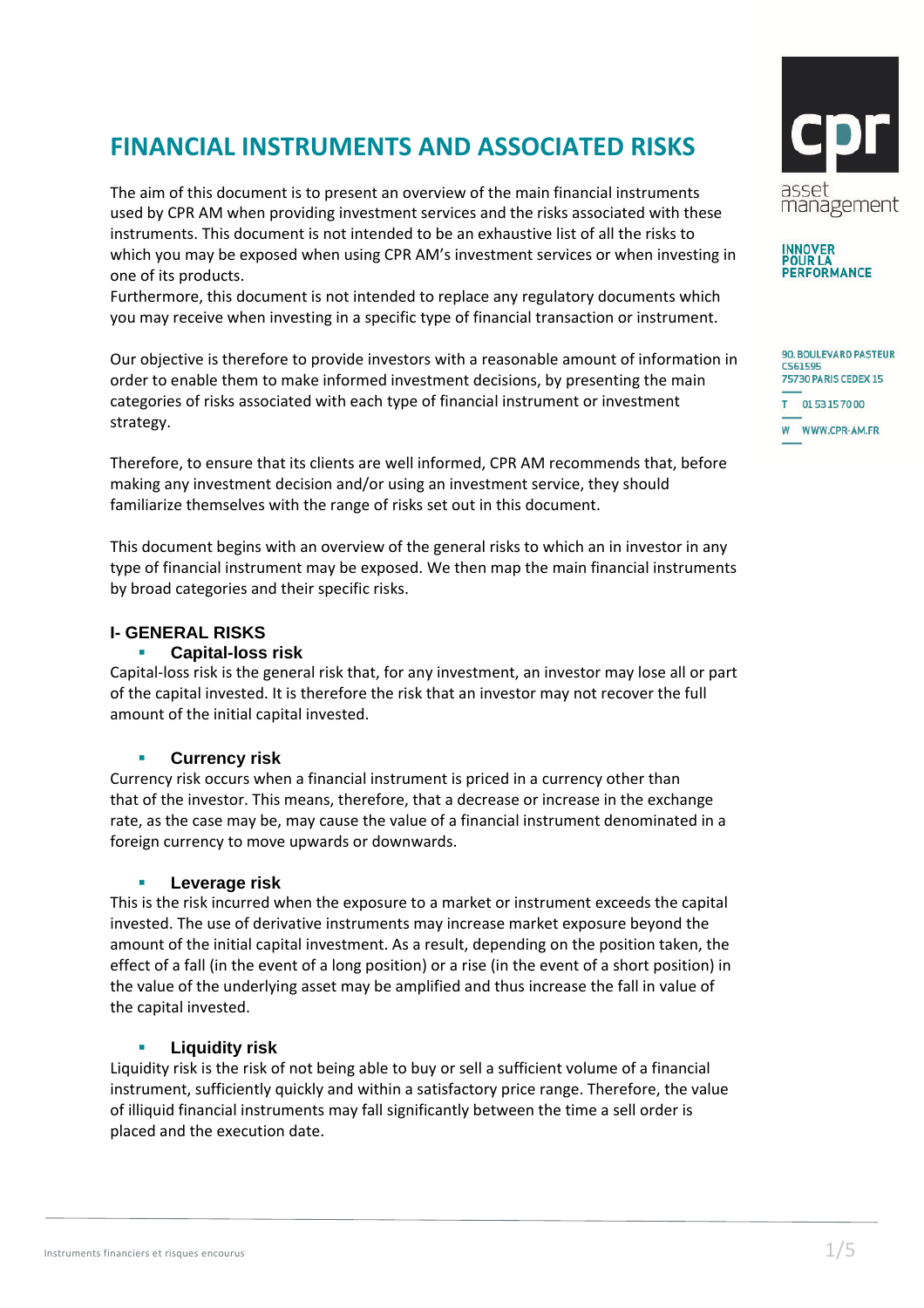# **Counterparty risk**

Counterparty risk is the risk of a counterparty defaulting on its payment obligation.

# **Foreign security risk**

Some financial instruments may be traded on foreign markets. All foreign investment will therefore be subject to the risks of the foreign market involved. For example, a financial instrument may be subject to a foreign jurisdiction that does not provide for permanent supervision by a supervisory authority to protect investors.

# **Emerging market risk**

Investments made in emerging countries or in issuers of securities that are registered in or do business in an emerging country are often speculative. Such investments are therefore riskier than those made in traditional markets. Accordingly, financial instruments traded in these countries may be less liquid than largecap equities traded in developed countries.Holding such securities may therefore increase the level of risk, since market prices may fall more sharply and more rapidly than in developed countries.

## **Settlement-delivery risk**

This is the risk that transactions in financial instruments may not be settled on the scheduled delivery date. In some markets, for example, settlement rules may mean that the market cannot process and absorb large volumes. Investors may therefore not be able to take full advantage of a market opportunity or, on the contrary, may be exposed to a greater loss if the price of a security falls between the scheduled and the actual delivery dates.

#### **Arbitrage risk**

Arbitrage is a technique which consists in taking advantage of price differences noted (or anticipated) between markets and/or sectors and/or securities and/or currencies and/or instruments. An unsuccessful arbitrage trade (i.e. a short position rises and/or a long position falls) may generate a loss.

# **II- RISKS ASSOCIATED WITH FINANCIAL INSTRUMENTS**

Any type of financial instrument may be exposed to the abovementioned general risks. However, certain types of instruments are also subject to specific types of risk.

# **1- Money-market instruments and bonds**

Money-market instruments are debt securities that generally have a maturity of less than one year. A bond is a security that represents a borrower's commitment to a lender that, in consideration for the said commitment, makes funds available to the borrower. Therefore, bond investors lend a sum of money to the bond issuer and the latter must repay the amount in question on a specified maturity date. The borrower must also pay interest (coupons).

# **Credit risk**

This is the risk of a deterioration in the credit quality of a corporate issuer. Any such deterioration will increase the investor's risk since there is a greater probability that the debt issuer will default on its obligation. Therefore, when the probability of default increases investors require a risk premium over the rate paid on government bonds (the"spread").





| <b>90. BOULEVARD PASTEUR</b><br>CS61595<br>75730 PARIS CEDEX 15 |               |  |
|-----------------------------------------------------------------|---------------|--|
|                                                                 | T 0153157000  |  |
| W                                                               | WWW.CPR-AM.FR |  |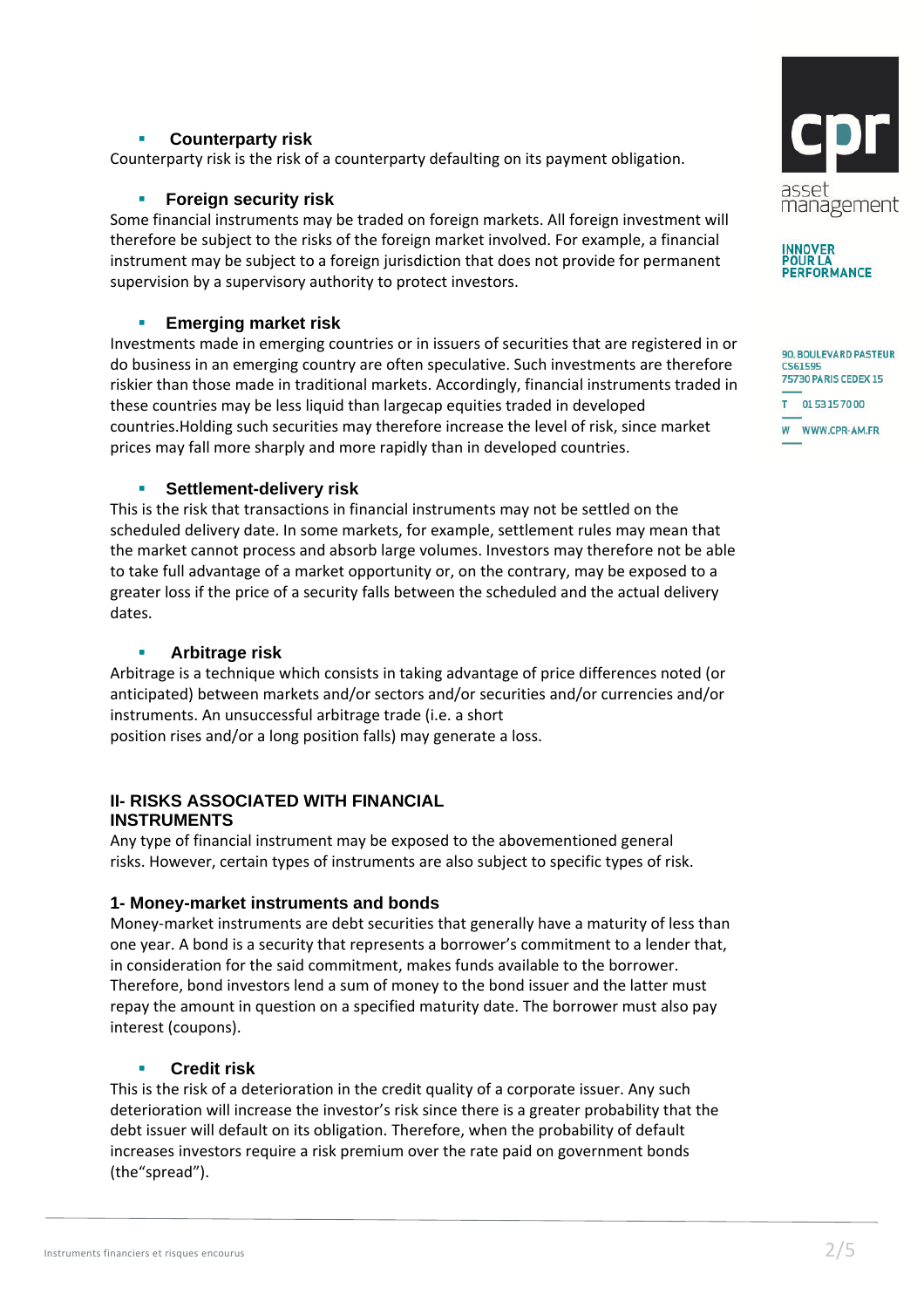## **Interest-rate risk**

This is the risk that interest rates may go up and down. A debt instrument's exposure to interest-rate risk is measured in terms of "duration", which expresses the change in the instrument's yield-to-maturity for a given interest rate change. Thus, the higher an instrument's duration, the more its yield will be affected by a change in interest rates.

# **High-yield securities risk**

Fixed-income and money-market instruments and their issuers are rated by credit rating agencies. Depending on the rating of the instrument or the issuer, the risk associated with investments in these securities may vary.Therefore, investments in securities with a low or no credit rating or in securities issued by issuers with a low rating ("high-yield" securities), must be seen as speculative and therefore particularly risky.

## **2- Shares**

Shares are securities that represent a fraction of the issuer's equity capital. Each shareholder is entitled to a share of the company's profits in the form of annual dividend, the amount of which is proportional to the shareholder's participating interest in the company's capital.

## **Volatility risk**

Volatility risk is the risk associated with the instability of share prices. The more the price varies, the higher the volatility and the greater the investor's risk.

# **Small-cap and mid-cap risks**

The volume of listed small-and mid-cap shares is small. Therefore, prices on these markets may fall more sharply and quicker than in the case of large-caps.

# **3- UCI (UCITS and investment funds)**

An undertaking for collective investment (UCI) is an investment vehicle that receives funds from investors that it generally invests in financial assets. Some UCI are said to be "coordinated"; i.e. they are considered as undertakings for collective investment in transferable securities (UCITS) within the meaning of European Directive 85/611, as amended.

#### **Discretionary management risk**

The discretionary management of the management company of the UCITS or investment fund depends on expectations of the performance of various markets and/or on its selection of securities. There is therefore a risk that the UCITS may not always be invested in the best-performing markets or securities. The fund may therefore not meet its investment objective; in addition, the fund's net asset value may decline.

#### **4- Derivative instruments**

Derivatives are contracts that are used to buy or sell, at a fixed date and an agreed price, a specified quantity of a financial instrument, or to swap cash flows at a fixed date. These may be firm contracts or options and may be traded on a regulated market or overthecounter. They are called derivatives because their value is derived from that of an underlying asset and varies in line with the said underlying asset's price. Such financial instruments may be used to gain specific exposure or, on the contrary, to hedge a risk of exposure. In the latter case there may be a risk that the hedge is imperfect. In addition, a counterparty risk exists in the case of overthe- counter derivatives.





90, BOULEVARD PASTEUR CS61595 75730 PARIS CEDEX 15 T 0153157000 W WWW.CPR-AM.FR